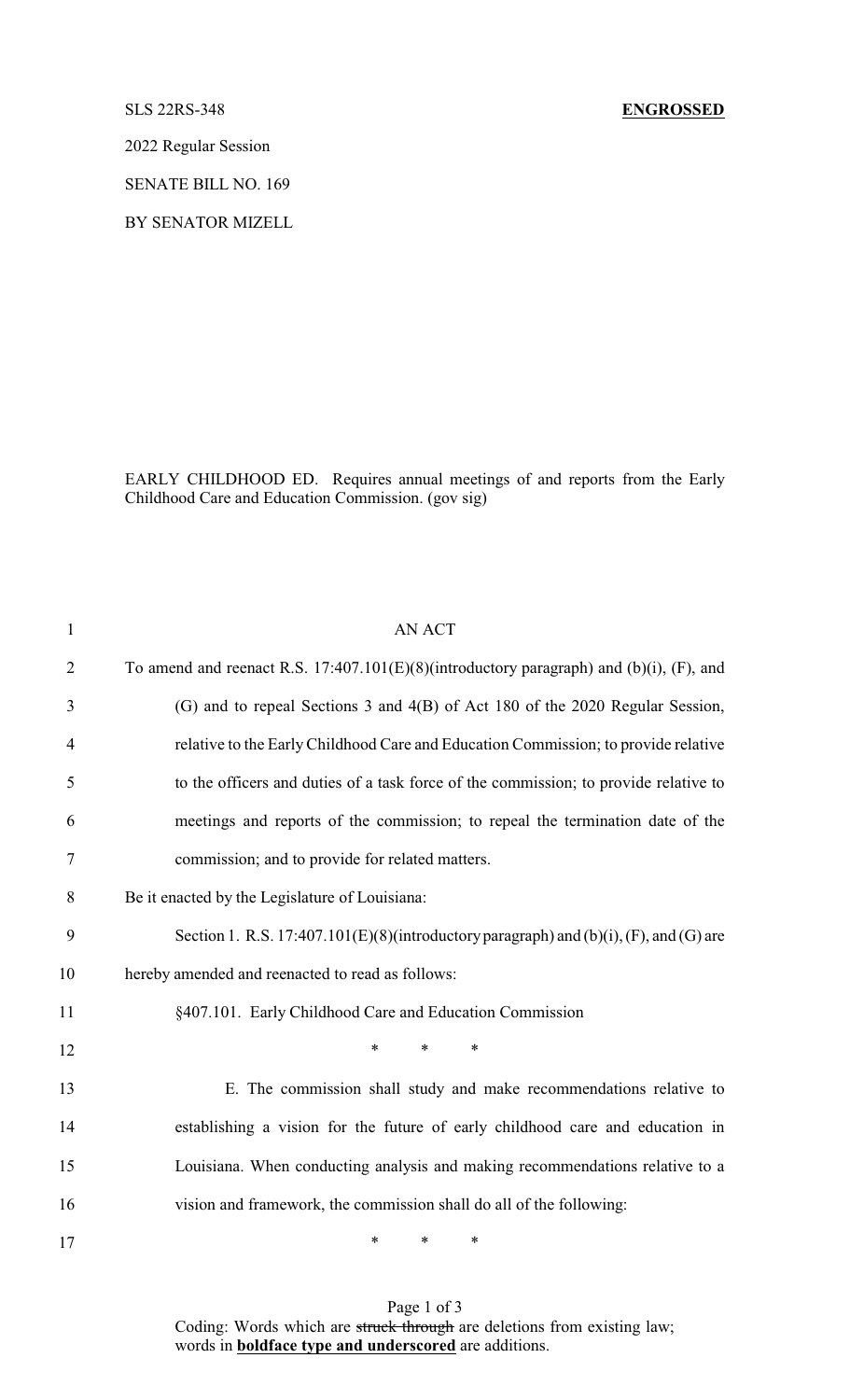| $\mathbf{1}$   | (8) Establish and appoint members to a task force to identify and recommend         |
|----------------|-------------------------------------------------------------------------------------|
| $\overline{2}$ | alternative state and local funding strategies for quality early childhood care and |
| 3              | education and strategies to address workforce compensation and benefits issues      |
| $\overline{4}$ | within the early childhood care and education field. The commission shall           |
| 5              | incorporate the task force's findings and recommendations into the report that the  |
| 6              | commission produces pursuant to Subsection F of this Section.                       |
| 7              | $\ast$<br>$\ast$<br>$\ast$                                                          |
| 8              | $\ast$<br>$\ast$<br>$\ast$<br>(b)                                                   |
| 9              | (i) The two co-chairs of the commission, each of whom may designate                 |
| 10             | someone to serve in his place, shall serve as the co-chairs of the task force.      |
| 11             | $\ast$<br>$\ast$<br>$\ast$                                                          |
| 12             | F. Not later than fourteen thirty days prior to the beginning of the $2021$ each    |
| 13             | Regular Session of the Legislature, the commission shall produce a report of its    |
| 14             | findings and recommendations. Not later than fourteen days prior to the beginning   |
| 15             | of the 2022 Regular Session of the Legislature, regular session of the legislature, |
| 16             | the commission shall produce provide a report on of its findings and                |
| 17             | <b>recommendations and</b> the status of the implementation of its recommendations. |
| 18             | The reports shall be provided to the governor, the members of the legislature, the  |
| 19             | state superintendent of education, and the State Board of Elementary and Secondary  |
| 20             | Education no less than fourteen days prior to the first day of the regular session. |
| 21             | G. The commission shall meet at least twice between the 2020 and 2021               |
| 22             | Regular Sessions of the Legislature and shall meet at least twice between the 2021  |
| 23             | and 2022 Regular Sessions of the Legislature during which meetings consecutive      |
| 24             | regular sessions of the legislature. At each meeting, the state Department of       |
| 25             | Education shall provide updates on how the commission's recommendations are         |
| 26             | being implemented. The commission shall make any further recommendations it         |
| 27             | deems necessary to advance the vision and goals established pursuant to             |
| 28             | <b>Subsection E of this Section.</b>                                                |
| 29             | ∗<br>∗<br>∗                                                                         |

Page 2 of 3 Coding: Words which are struck through are deletions from existing law; words in **boldface type and underscored** are additions.